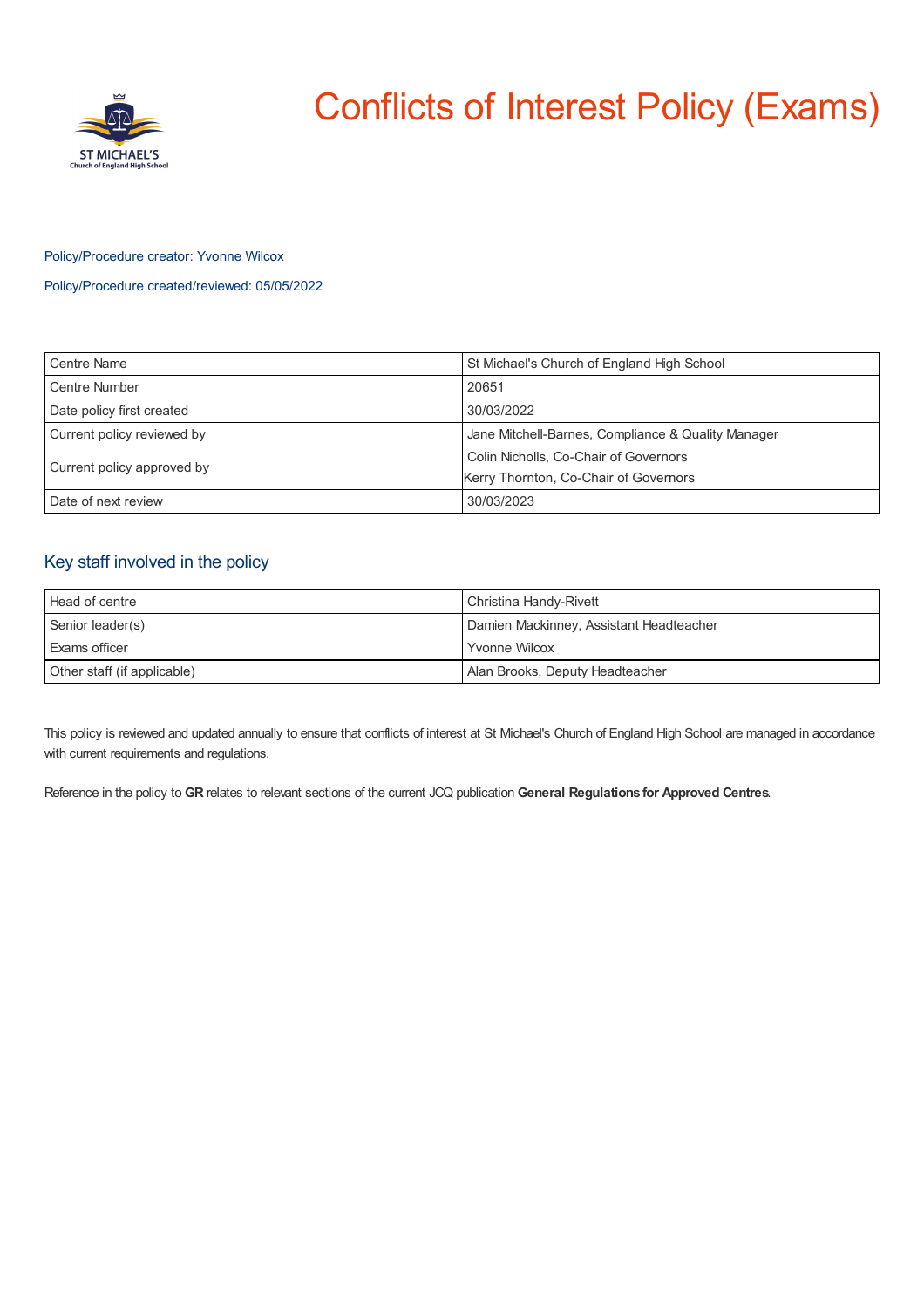# Introduction

It is the responsibility of the head of centre to ensure that St Michael's Church of England High School:

- Manages conflicts of interest by informing the awarding bodies, before the published deadline for entries for each examination series, of:
	- any members of centre staff who are taking qualifications at their own centre which include internally assessed components/units
	- any members of centre staff who are teaching and preparing members of their family (which includes step-family, foster family and similar close relationships) or close friends and their immediate family (e.g. son/daughter) for qualifications which include internally assessed components/units **and**

maintains clear records of **all instances** where:

- exams office staff have members of their family (which includes step-family, foster family and similar close relationships) or close friends and their immediate family (e.g. son/daughter) being entered for examinations and assessments either at the centre itself or other centres
- centre staff are taking qualifications at their centre which do not include internally assessed components/units
- centre staff are taking qualifications at other centres (GR 5.3)

# Purpose of the policy

The purpose of this policy is to confirm how St Michael's Church of England High School manages conflicts of interest under normal delivery arrangements in accordance with the regulations.

# General principles

A process is in place to collect any declaration of interest from all centre staff to identify and manage any potential conflicts of interest..

## Declaration process

A (insert form type e.g. hard/electronic copy) declaration of interest form is sent to (insert which centre staff) in (insert when). Completed forms must be returned to (insert who) by (insert when)

## Managing conflicts of interest

A conflicts of interest log is maintained and any potential conflict declared by centre staff is centrally recorded on the log. The relevant awarding body/bodies is/are informed (where required by the nature of the conflict) of specific conflicts of interest/centre staff declarations before the published deadline for entries for each examination series by identifying and following the individual awarding body's administrative process. The agreed measures/protocols taken/put in place to mitigate any potential risk to the integrity of the qualifications affected are recorded on the log and the affected member of staff informed of these measures/protocols.

#### **Additional information:**

Not applicable.

# Roles and responsibilities

### **The role of the head of centre**

Ensure conflicts of interest are managed according to the requirements (GR 5.3)